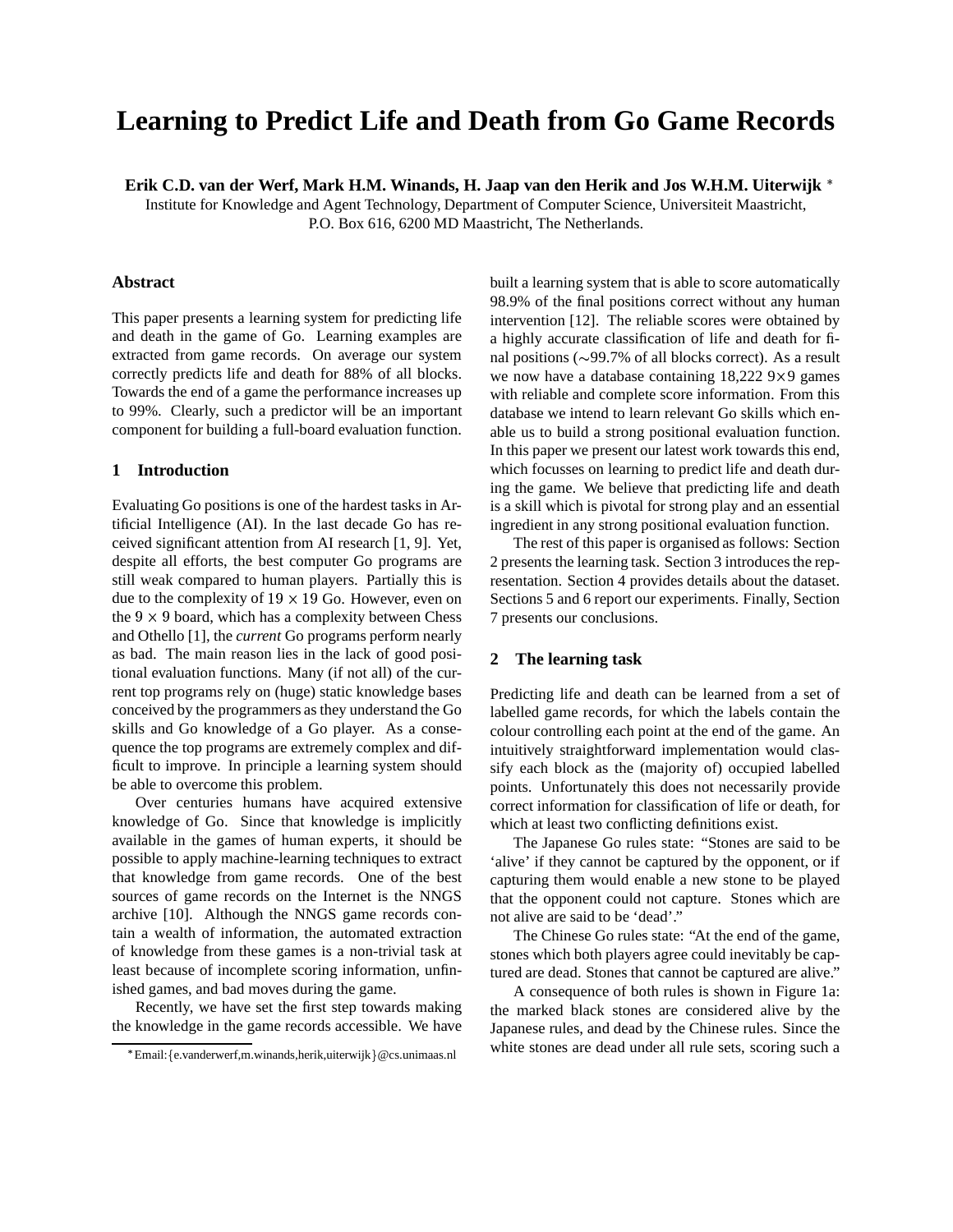

Figure 1: Alive or dead?

position is not a problem. However, whether the black stones should be considered alive or dead is unclear.

Another problematic position is shown in Figure 1b. If this position is scored under the Japanese rules all marked stones are alive. However, if the position would be played out the most likely result (which may be different if one side can win a ko-fight) is that the empty point in the corner, the marked white stone and the black stone marked with a triangle become black, and the three black stones marked with a square become white. Furthermore, all marked stones are captured and therefore dead under the Chinese rules.

In this paper we choose the Chinese rules for defining life and death. The learning task therefore becomes the task of predicting whether blocks of stones can be captured. When replaying the game backwards the following four classes of blocks can be identified (in order of decreasing domination):

- 1. Blocks that are captured during the game.
- 2. Blocks that occupy points ultimately controlled by the opponent.
- 3. Blocks that occupy points on the edge of regions ultimately controlled by their own colour.
- 4. Blocks that occupy points in the interior of regions ultimately controlled by their own colour.

Blocks of class 1 and 2 should be classified as dead. Blocks of class 3 should be classified as alive. Class 4 blocks cannot be classified based on the labelling and are therefore not used in training.

Obviously, perfect classification is not possible in non-final positions. Therefore the goal is to approximate the Bayesian *a posteriori* probability or at least the Bayesian discriminant function, for deciding whether the block will be alive or dead at the end of the game. In pattern recognition there are several ways to do this. A popular choice is the use of a multi-layer perceptron (MLP) classifier. It has been shown [6] that minimising the mean-square error (MSE) on binary targets, for an MLP with sufficient functional capacity, adequately approximates the Bayesian *a posteriori* probability.

# ! **3 Representation of the block**

 $\bullet$   $\circ$   $\circ$   $\circ$   $\circ$   $\bullet$  Many representations for characterising blocks are pos- $\bullet \bullet \bullet \bullet$  sible and used in the Computer-Go field. The most primitive representations typically employ the raw board directly. Although such representations are complete, in the sense of containing all relevant information, they are known to be inefficient because of their high dimensionality and lack of topological structure. Our representation employs features based on simple measurable geometric properties, some elementary Go knowledge and some hand-crafted specialised features. Several of our features are typically used in Go programs to evaluate positions [2, 4]. The features are calculated for single friendly and opponent blocks, multiple blocks in chains, and colour-enclosed regions (CERs).

> For each block we include the following features: *Size, Perimeter, Adjacent opponent stones, Number of first-, second-, and third-order liberties, Protected liberties, Auto-atari liberties, Adjacent opponent blocks, Local majority, Centre of mass*, and *Bounding box*.

> Adjacent to each block are CERs consisting of connected empty and occupied points, surrounded by stones of one colour or the edge. It is important to know whether an adjacent CER is fully accessible, because a fully accessible CER provides at least one sure liberty. To detect fully accessible regions we use so-called miai strategies as applied by Müller [8]. In contrast to Müller's original implementation we also add miai accessible interior empty points to the set of accessible liberties, and also use protected liberties for the chaining.

> For fully accessible CERs we include: *Number of regions, Size, Perimeter*, and *Split points*.

> For partially accessible CERs we include: *Number of regions, Accessible size, Accessible perimeter, Unaccessible size, Unaccessible perimeter*, and *Unaccessible split points*.

> The size, perimeter, and number of split points are summed for all regions. We do not address individual regions because the representation must have a fixed length, whereas the number of regions is not fixed.

> Another way to analyse CERs is to look for possible eyespace. Points forming the eyespace should be empty or contain capturable opponent stones. Empty points directly adjacent to opponent stones are not part of the eyespace. Points on the edge with one or more diagonally adjacent opponent stones and points with two or more diagonally adjacent opponent stones are false eyes. False eyes are not part of the eyespace (we ignore the unlikely case where a big loop upgrades false eyes to true eyes). For directly adjacent eyespace of the block we include: *Size* and *Perimeter*.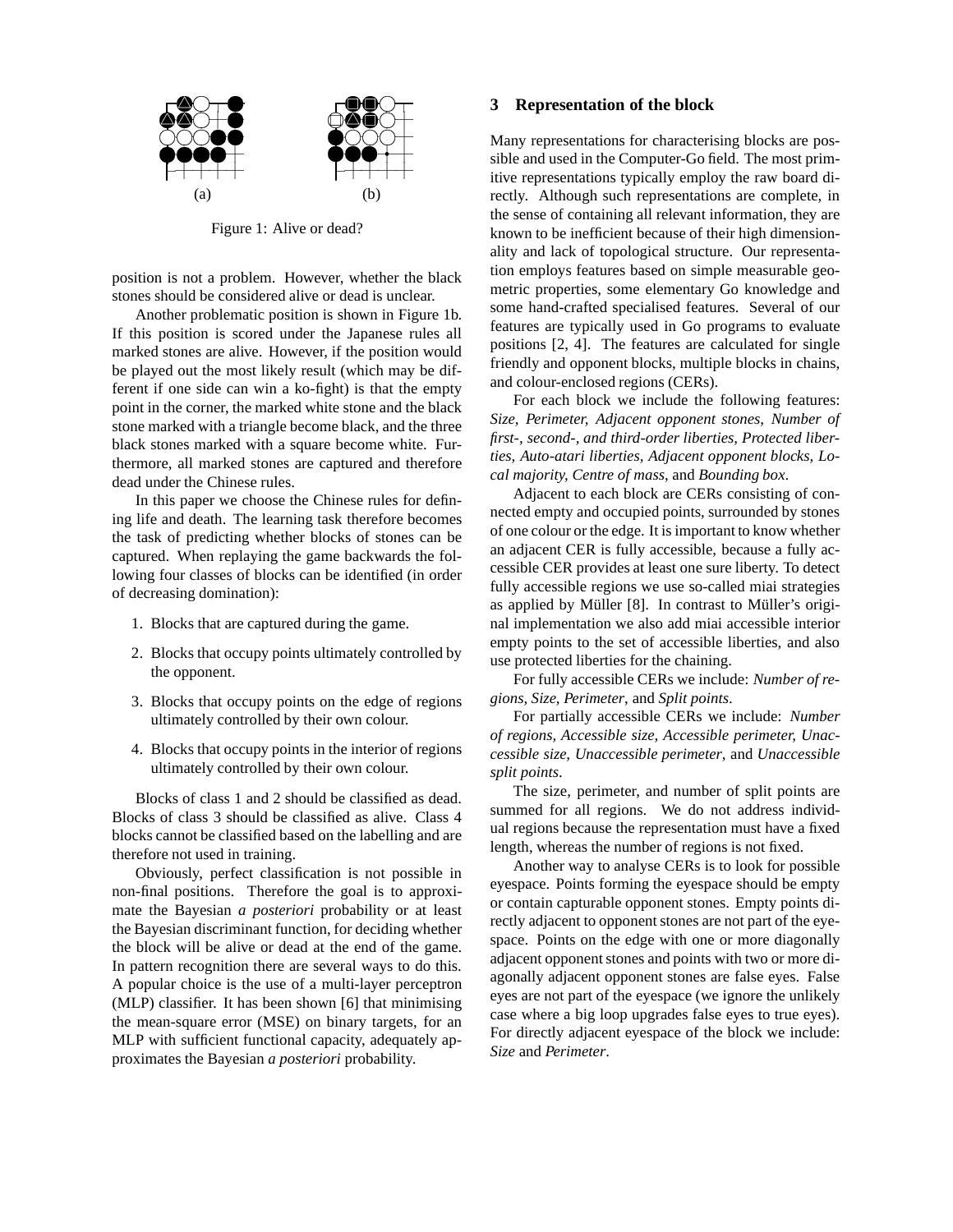In many positions blocks of the same colour with shared liberties will be connected at the end of the game. An optimistic scenario therefore may assume that all blocks with shared liberties can form a chain. For this, so-called, optimistic chain we include: *Number of blocks, Size, Perimeter, Split points, Adjacent CERs, Adjacent CERs with eyespace, Fully accessible adjacent CERs, Size of adjacent eyespace, Perimeter of adjacent eyespace*, and *External opponent liberties*.

Adjacent to the block in question there may be opponent blocks. For the weakest (measured by the number of liberties) directly adjacent opponent block we include: *Perimeter, Liberties, Shared liberties, Split points*, and *Perimeter of adjacent eyespace*. The same features are also included for the second-weakest directly adjacent opponent block, and the weakest opponent block directly adjacent to or sharing liberties with the optimistic chain of the block in question.

By comparing a flood fill starting from Black with a flood fill starting from White we can find unsettled empty regions which are disputed territory. If the block is adjacent to disputed territory we include: *Direct liberties, Liberties of all friendly blocks*, and *Liberties of all enemy blocks* in the disputed territory.

Finally, we include the following global features: *Player to move, Ko, Distance to ko, Number of friendly stones*, and *Number of opponent stones*.

#### **4 The data set**

In the experiments we use  $9 \times 9$  game records played between 1995 and 2002 on NNGS [10]. We only use games which are played to the end and scored. Since NNGS game records only contain a single numeric value for the score, the fate of all points had to be labelled by an external program. For this we used GNUGO [5], some manual labelling, and our own learning system for scoring final positions [12]. Since automatic labelling is still imperfect, all games where the score based on the labelling was not identical to the numeric score in the game record, or where the final positions contained unsettled interior points, were inspected manually. Finally, an additional inspection of a few hundred randomly selected final positions revealed that none were labelled incorrectly.

In all experiments test examples were extracted from games played in 1995, training examples were extracted from games played between 1996 and 2002. Since the games provide a huge amount of blocks with little or no variation (large regions remain unchanged per move) only a small fraction of blocks were randomly selected for training  $(< 5\%$  per game).

#### **5 Choosing a classifier**

An important choice is selecting a good classifier. Our previous work on scoring final positions showed that the MLP classifier provides good performance with a reasonable training time [12]. The performance of the MLP mainly depends on the architecture, the number of training examples, and the training algorithm. In the experiments reported here we tested architectures with 1 and with 2 hidden layers containing various numbers of neurons per hidden layer. For training we compared: (1) gradient descent with momentum and adaptive learning (GDXNC) with (2) RPROP backpropagation (RPNC) [11]. For comparison we also present results obtained for the Nearest Mean Classifier (NMC), the Linear Discriminant Classifier (LDC), and the Logistic Linear Classifier (LOGLC). More information on these classifiers can be found in [3] and [7].

| Classifier        | Test error $(\% )$ |      |       |
|-------------------|--------------------|------|-------|
| Training examples | 1000               | 5000 | 25000 |
| NMC               | 21.5               | 21.0 | 21.0  |
| LDC               | 14.2               | 13.7 | 13.6  |
| LOGLC             | 14.8               | 13.3 | 13.1  |
| GDXNC-5           | 13.8               | 12.9 | 12.2  |
| GDXNC-15          | 13.9               | 12.9 | 12.2  |
| GDXNC-25          | 13.7               | 12.8 | 12.0  |
| <b>GDXNC-25-5</b> | 13.8               | 12.9 | 12.1  |
| GDXNC-25-25       | 13.9               | 12.8 | 12.0  |
| GDXNC-50          | 13.8               | 12.8 | 12.0  |
| RPNC-5            | 14.7               | 13.4 | 12.4  |
| RPNC-15           | 14.4               | 13.2 | 12.4  |
| RPNC-25           | 14.7               | 13.3 | 12.4  |
| $RPNC-25-5$       | 14.3               | 13.4 | 12.6  |
| RPNC-25-25        | 14.3               | 13.5 | 12.8  |
| RPNC-50           | 15.0               | 13.3 | 12.5  |

Table 1: Performance of classifiers. The numbers in the names indicate the number of neurons per hidden layer.

The results, shown in table 1, indicate that GDXNC performs slightly better than RPNC. Although RPNC using RPROP provides faster training  $(2\sim)3$  times faster than GDXNC) and a lower error on the training data, the performance on the test data seems to be worse because of overfitting. Using one hidden layer with 25 neurons is sufficient at least for training with 25,000 examples. Adding a second hidden layer with 5 or 25 neurons does not improve performance.